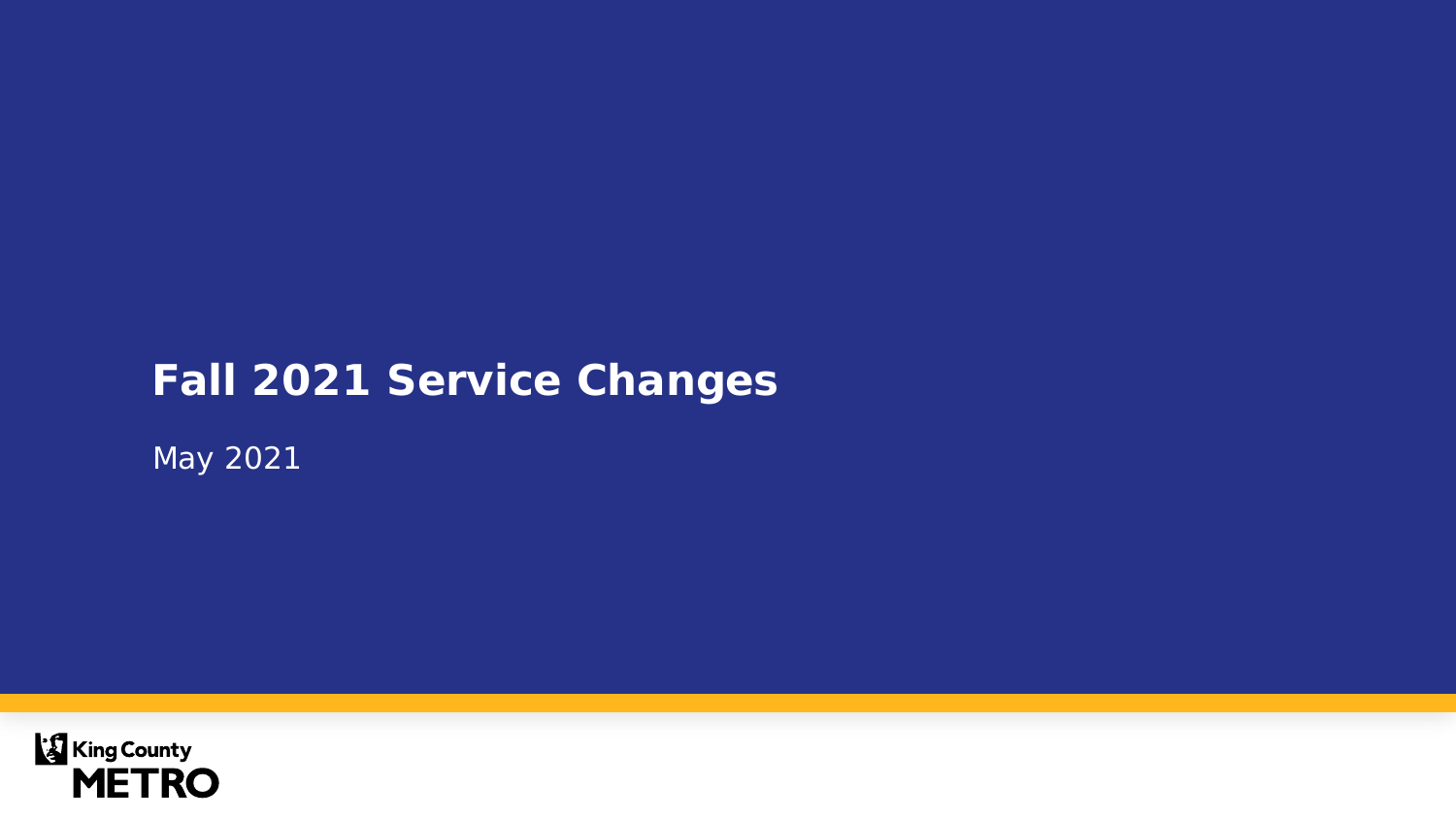## **Background**



Monitoring ridership and making minor changes, as needed, every two weeks

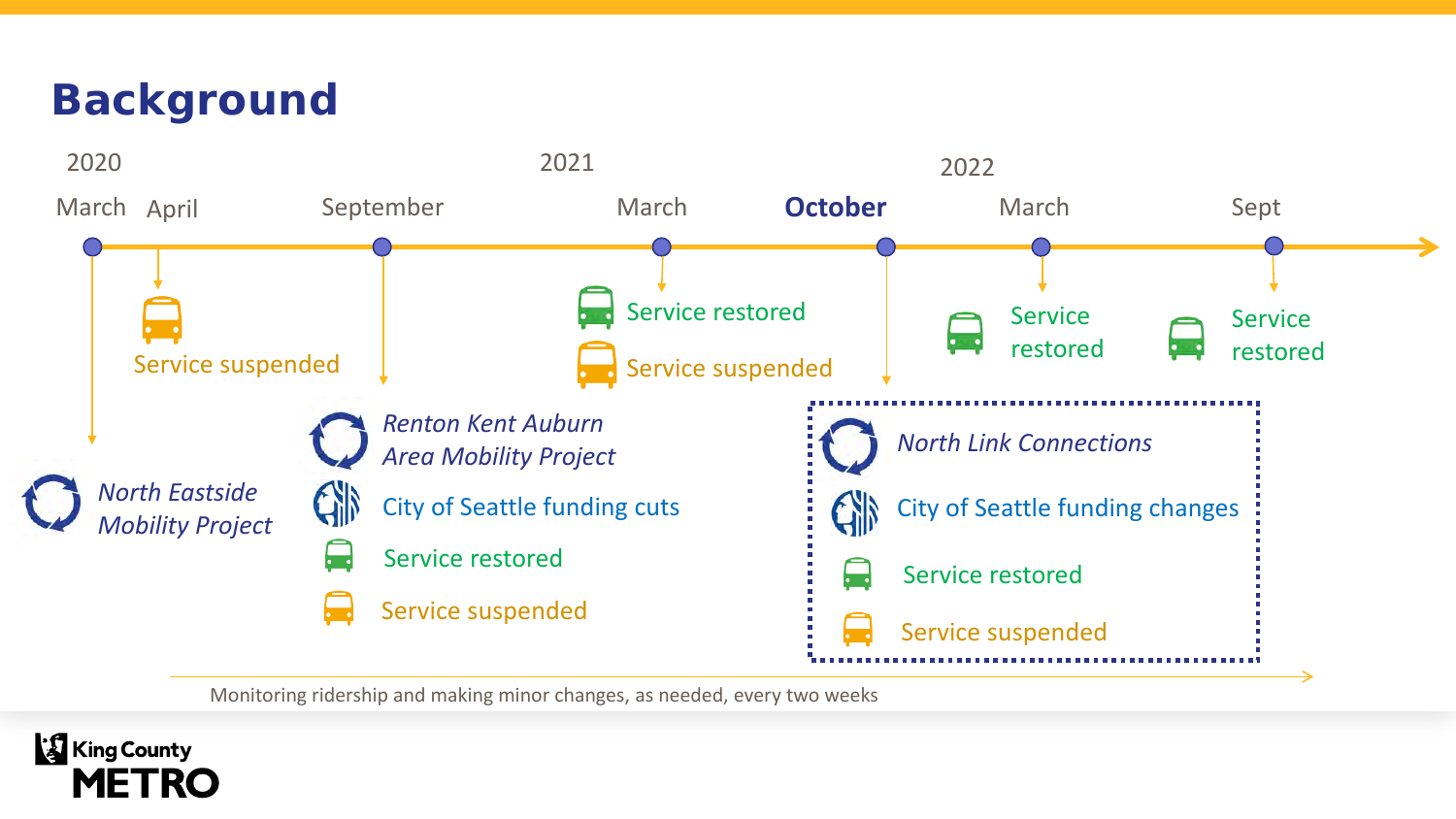# **What's happening in the Fall 2021 service change?**

**Service Restoration Planning**



**North Link Connections**



**Seattle Transportation Benefit District funding changes**



### **Restoring service**

• **Partial and full restoration of routes**

### **Continued temporary suspensions**

• **Continued partial and full suspension of routes**

### **Permanent changes to service**

- **Changing the structure or pathway of a route**
- **Creating a new route**
- **Permanently investing in service**
- **Permanently deleting service**

### **Permanent changes to service**

- **Permanently deleting service**
- **Converting suspensions to reductions**
- **Investing in service**

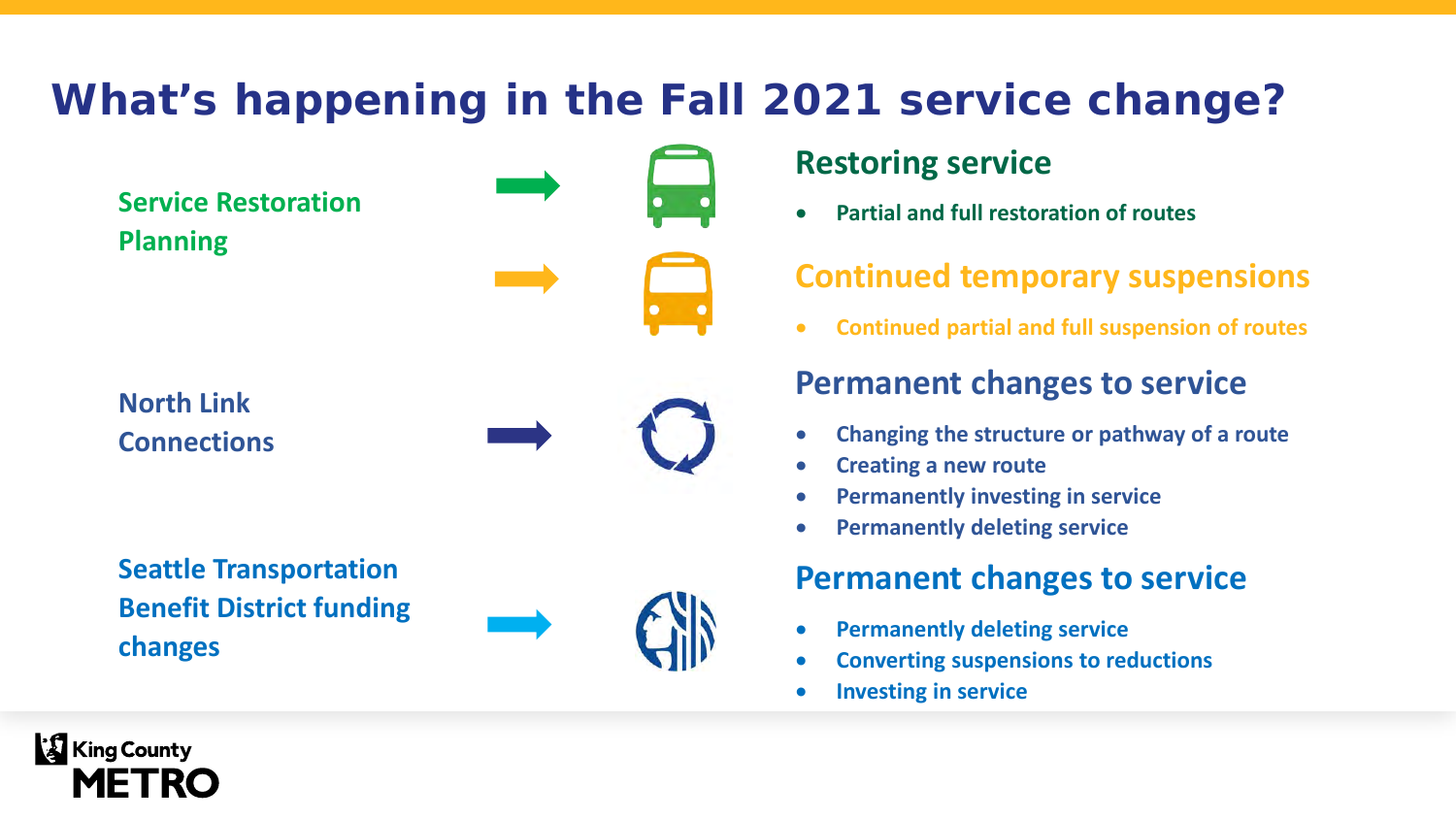# **How did we make decisions?**

North Link Connections Seattle Transportation Benefit District

Service Restoration

- Multi-year engagement process and Mobility Board recommendation
- King County Council ordinance approval
- Some reductions directed by the City of Seattle, in consultation with Metro
- Some reductions determined by Metro to fill gaps caused by reduced STBD funding and preserve all-day, frequent service
- King County Council approval not required
- Monitoring of service recovery metrics
- Feb. Mar. 2021 engagement phase on needs and priorities
- King County Council approval not required

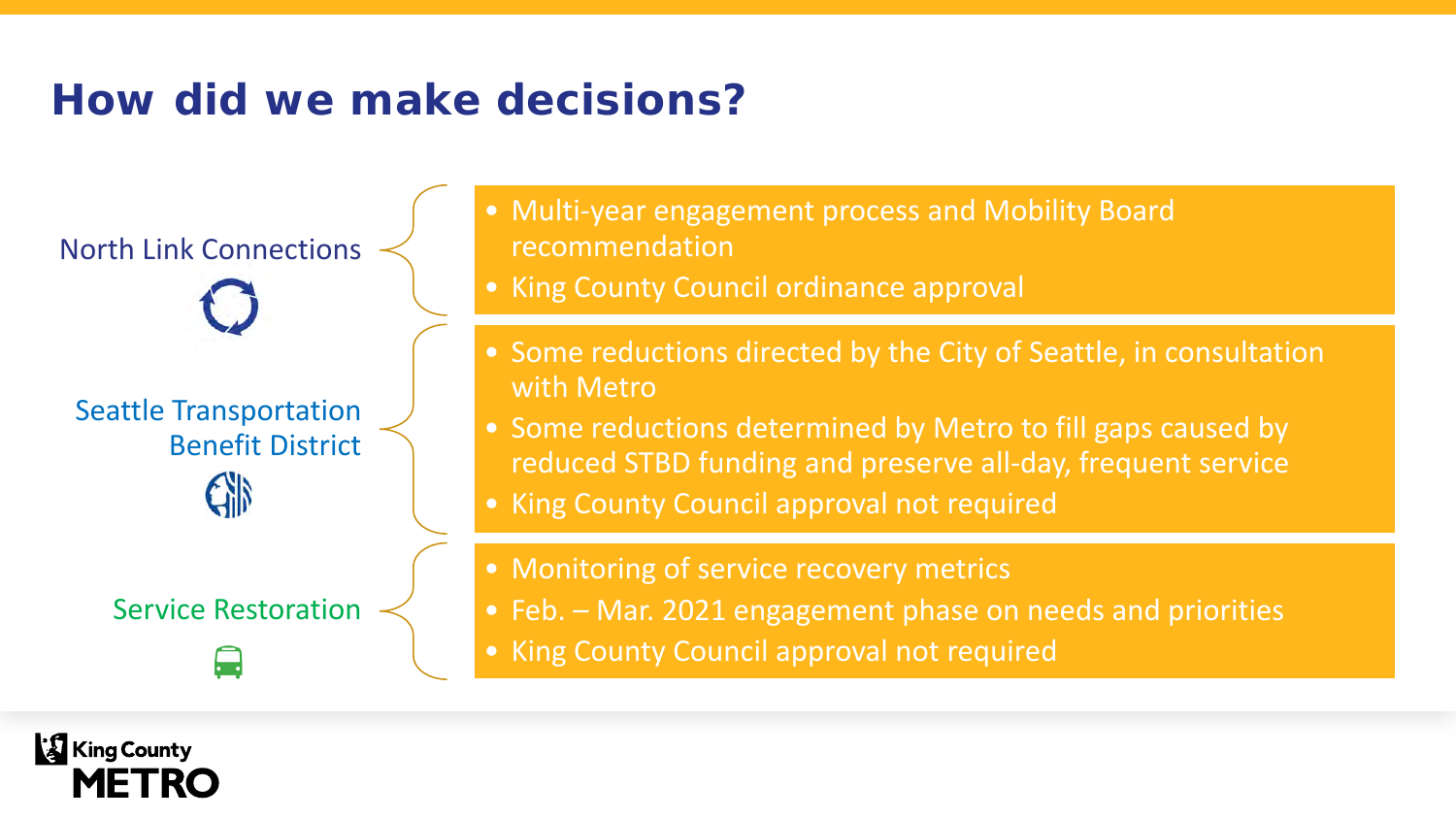## **Service Restoration**

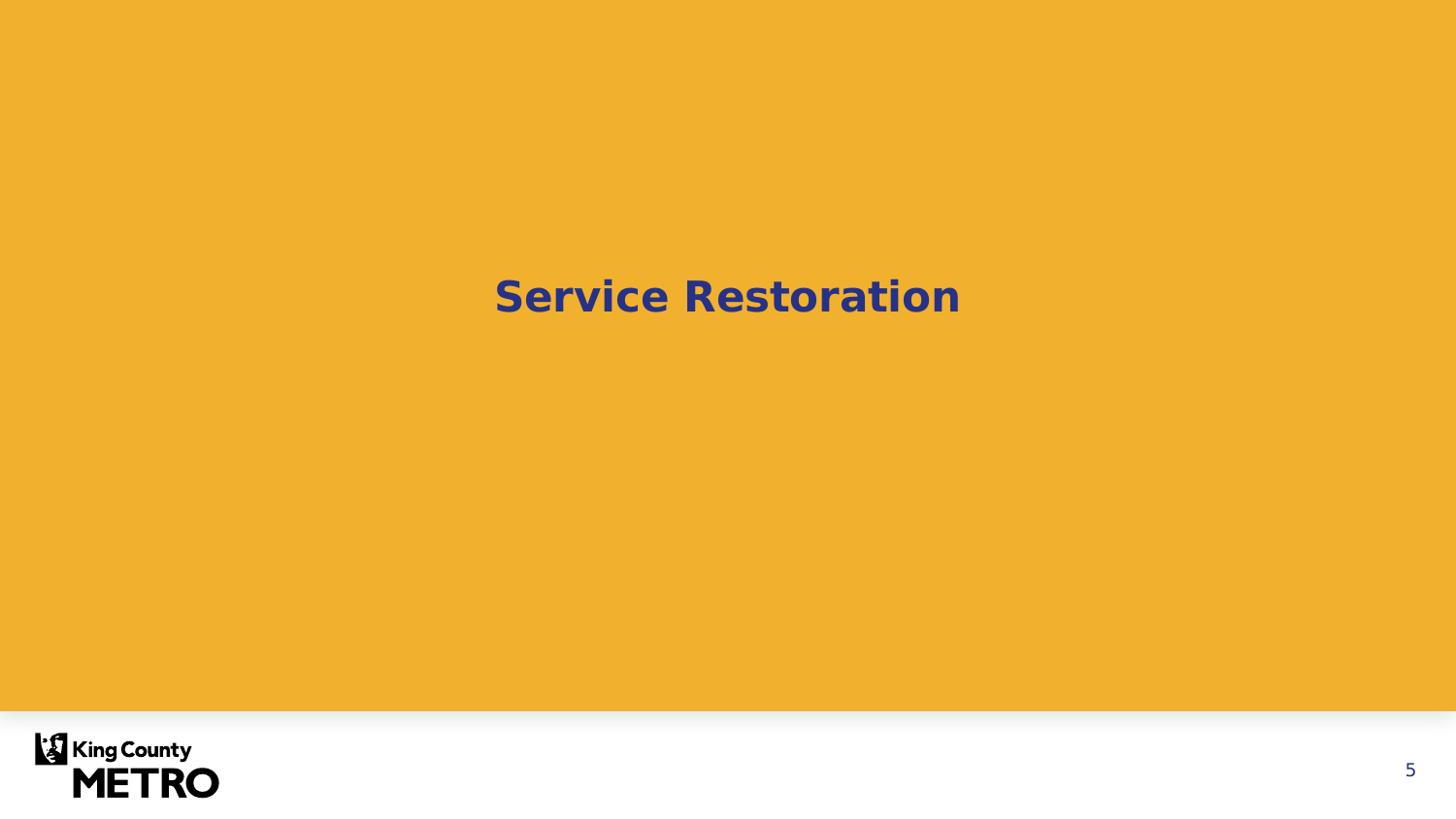## **Fall 2021 – Service Restoration Decision Timeline**

### **2021**



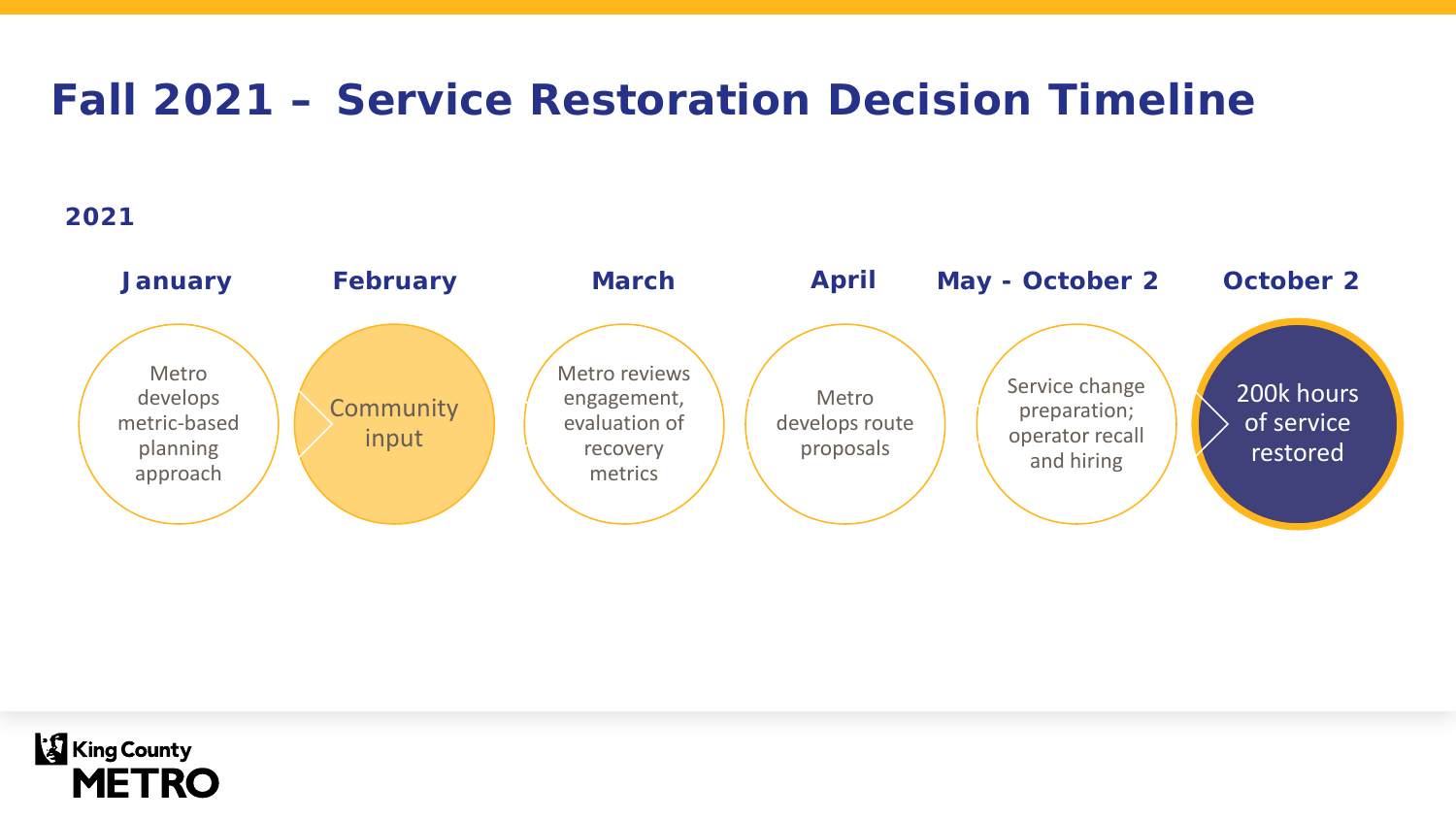## **What has informed Fall 2021 changes?**



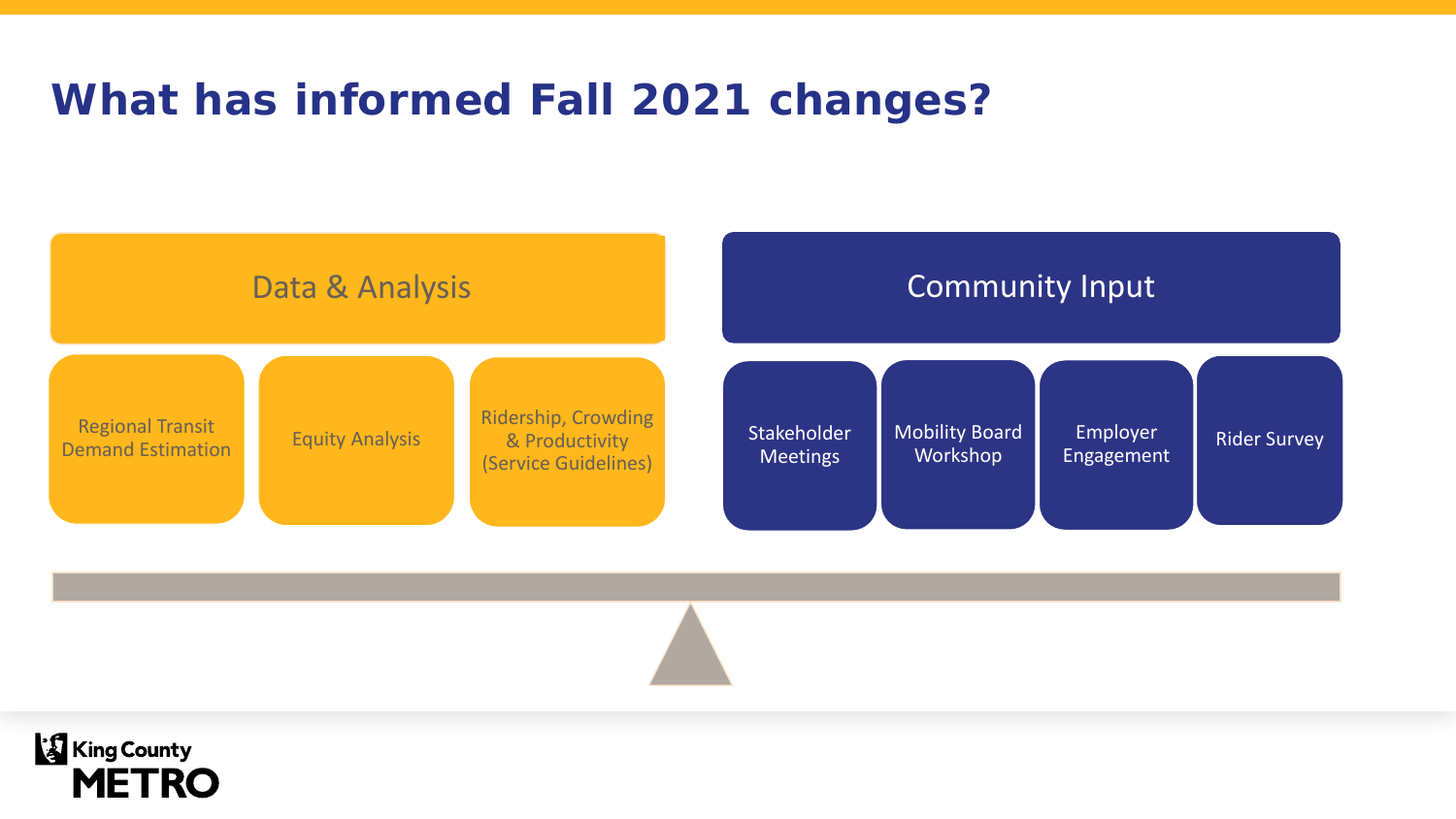Equity must be prioritized in proposal development.

Operate enough service for a restoration to be usable.

Routes with no alternatives should be Routes with no alternatives should be<br>prioritized for restoration.

Address crowding issues first.

**King County** 

**METRO** 

>>

 $\rightarrow$ 

Telecommuting has dramatically changed travel and will likely continue. From employers and schools: expect hybrid model.



### **What we heard… What's changing…**

Restoring some peak-only service in South King County Equity gaps identified through analysis including a new equity priority job measure Prioritizing routes that address equity gaps

Restoring >= 50% or 8 trips on applicable **peak only** routes Restoring 100% of non-peak service on applicable **all-day** routes

Lifting load limits Prioritizing higher ridership routes Providing supplemental service where needed

Prioritizing restoration of all-day service Partial restoration on higher ridership peak only routes Monitoring and adjusting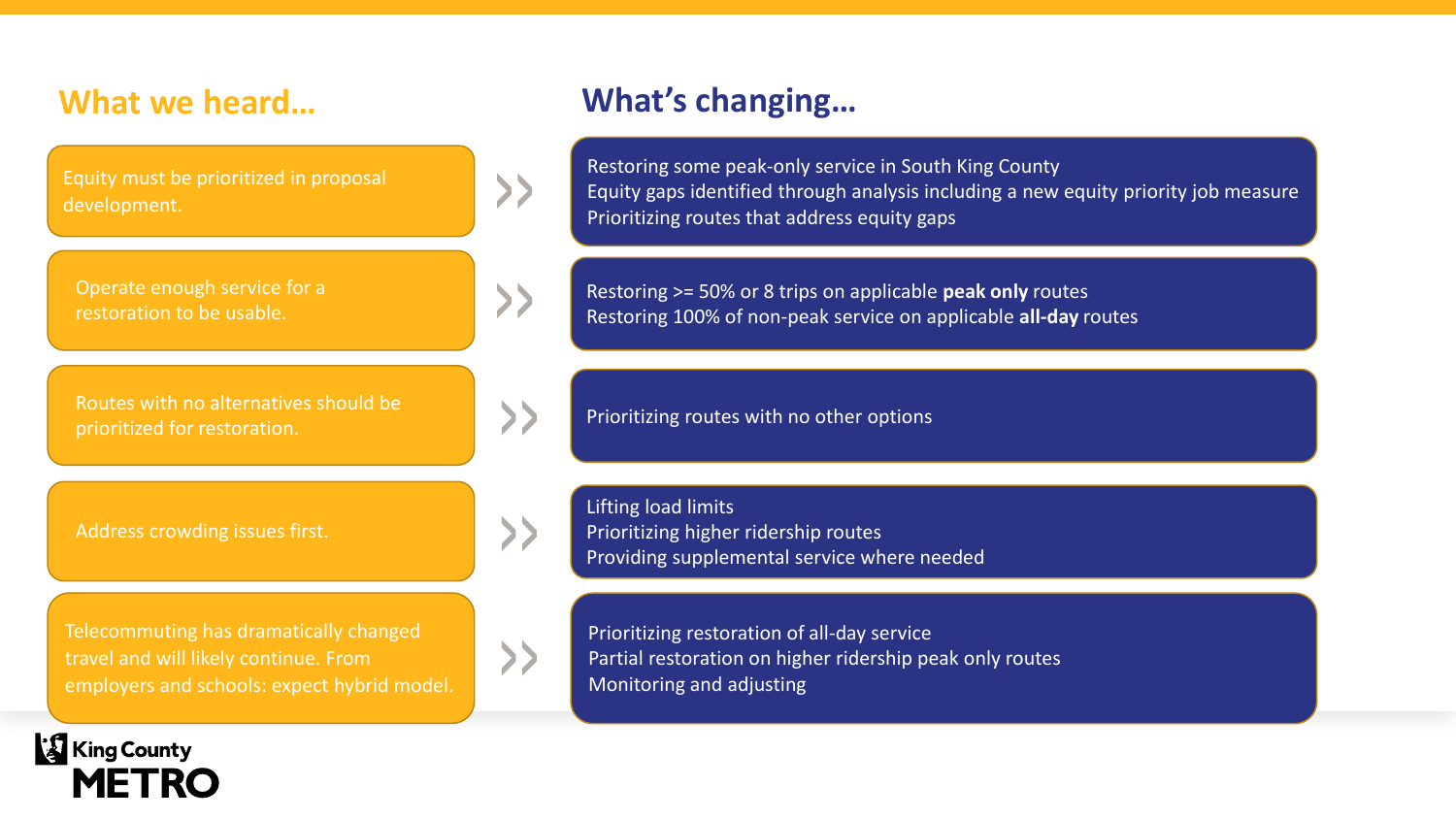## **Off-peak Period Peak Period**



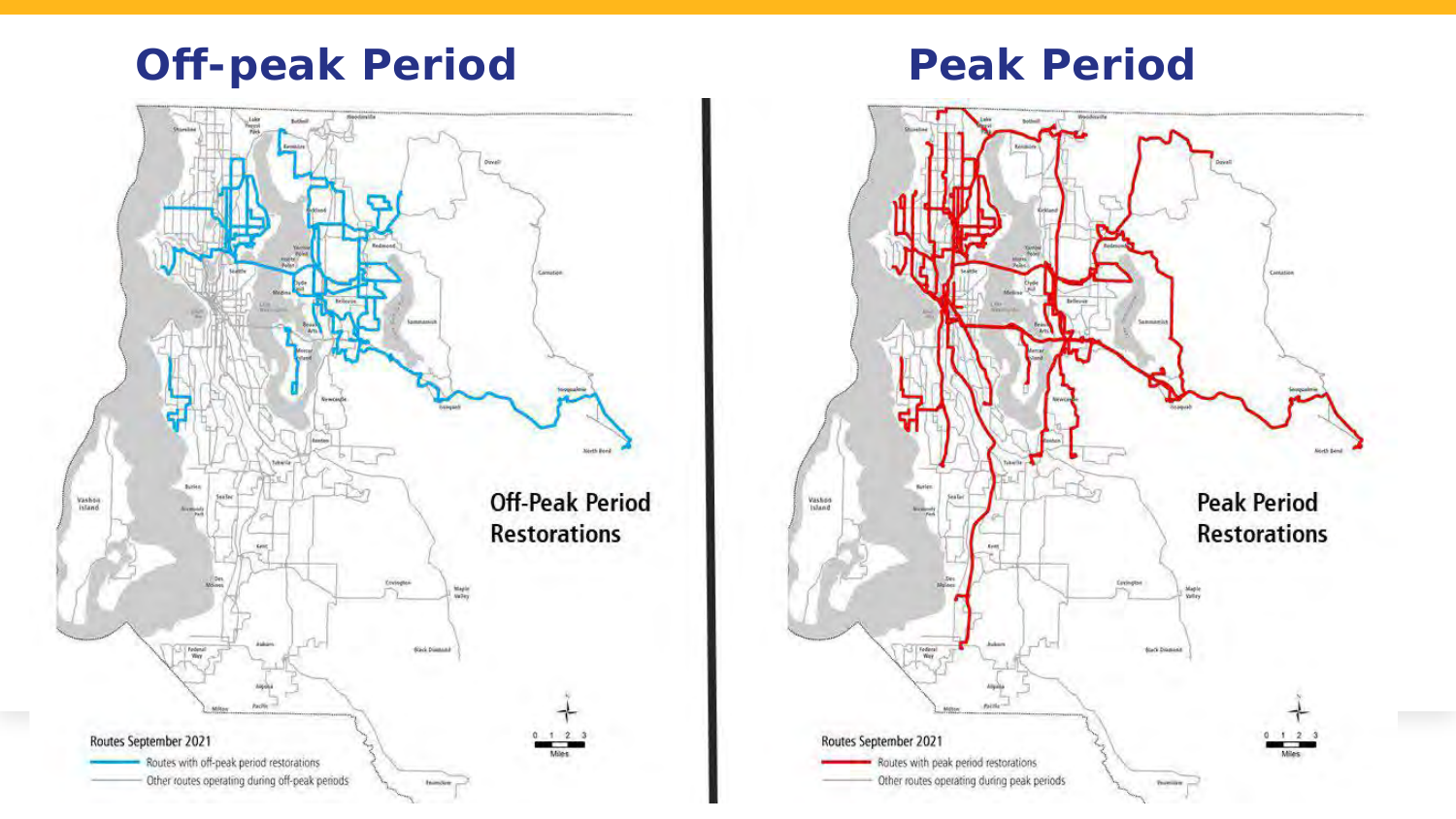# **How are we prioritizing equity?**

### **Analysis to identify equity priority routes for restoration**

- Routes with high Opportunity Scores
- Routes that restore access to community amenities
- Routes that restore access to equity priority employment areas
- Routes that restore access to equity priority residential areas
- Routes that address gaps identified in survey feedback



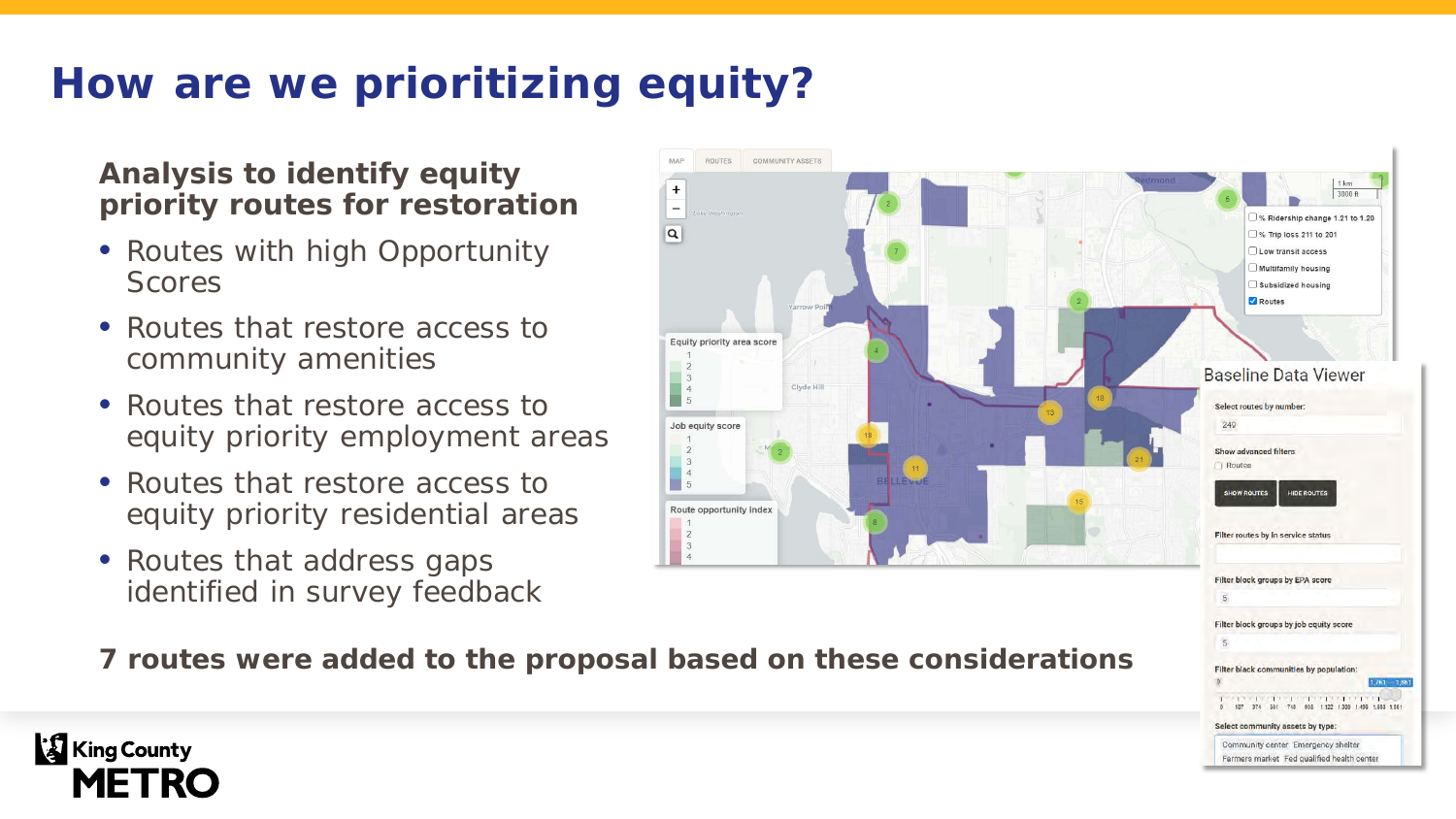# **Busiest routes will continue to have additional service**

- Service was added during Covid on the busiest routes
- Most adds will be maintained to ensure those routes can accommodate returning riders

**King County** 

**METRO** 

• Supplemental service may be added to provide additional capacity

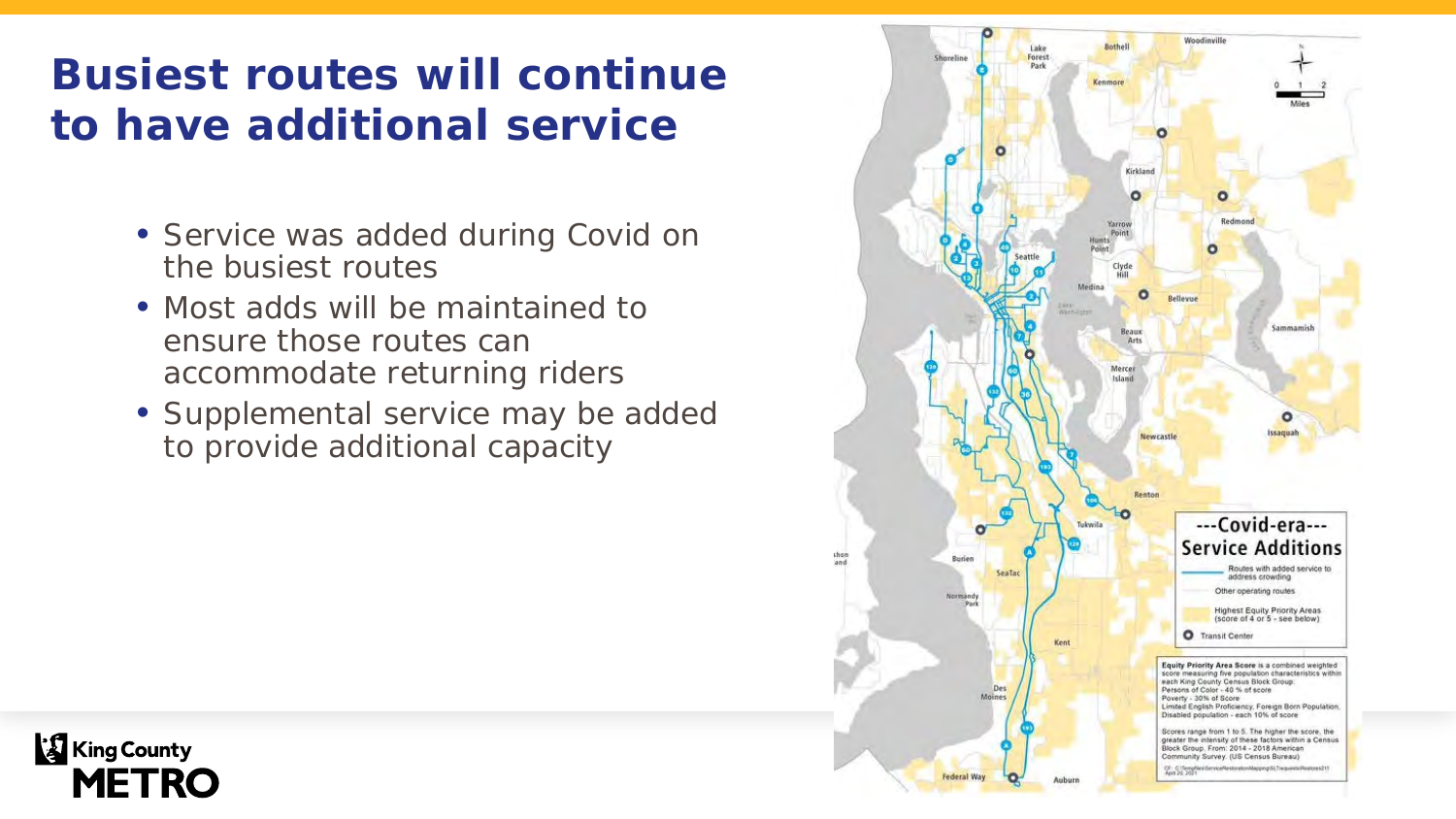# **How many routes will have continued suspensions?**

- 19 routes remain fully suspended
- 49 routes have reduced service levels
	- 26 of these routes have some service restored in September

Routes with planned restorations Fully restored Partially restored Currently operating routes with no planned restorations Will continue operating at full service levels Will continue operating at reduced service levels Suspended routes where there is no other service.

**King County** 

**METRO** 

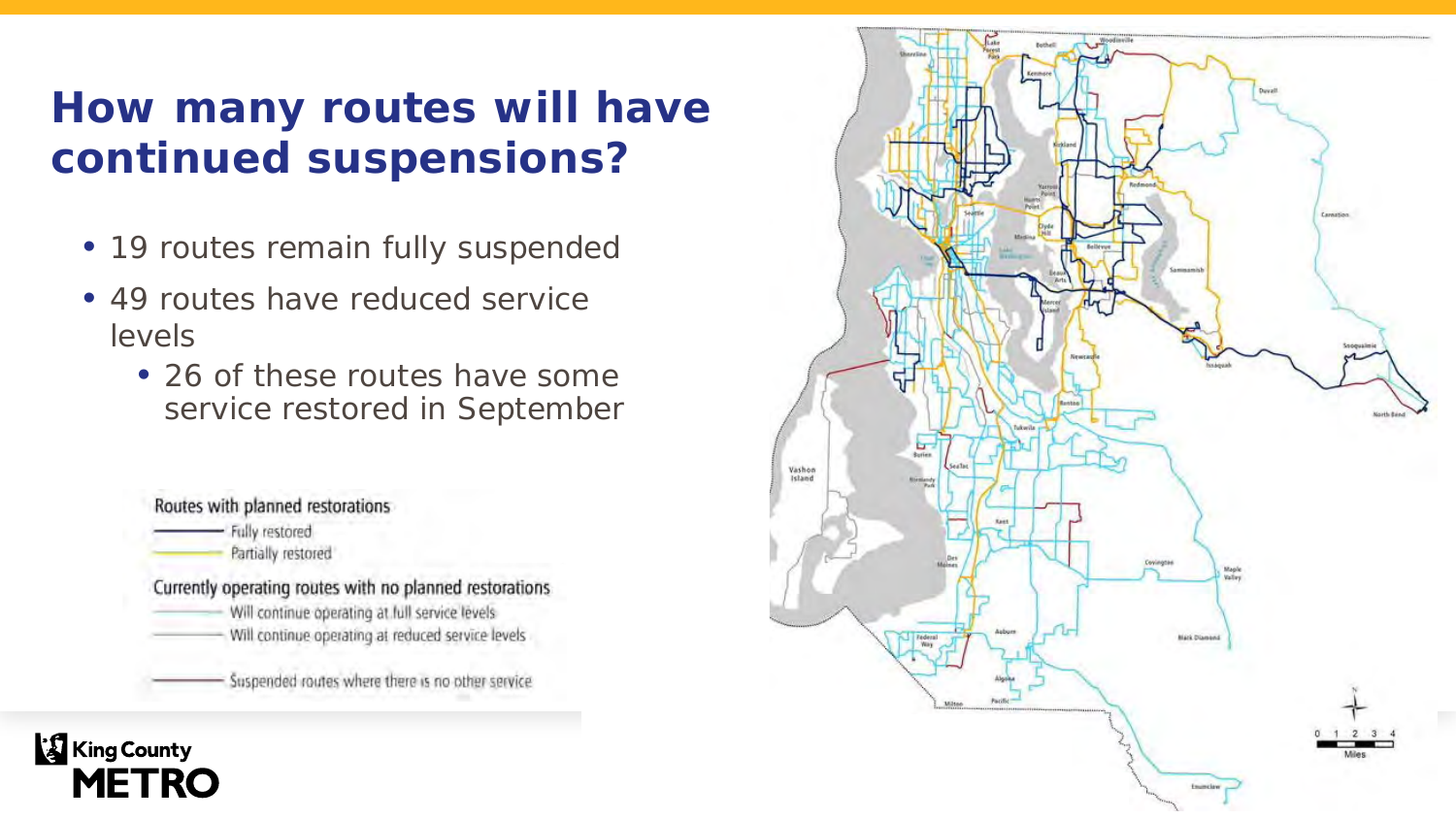# **Seattle & North King County**





**King County METRO**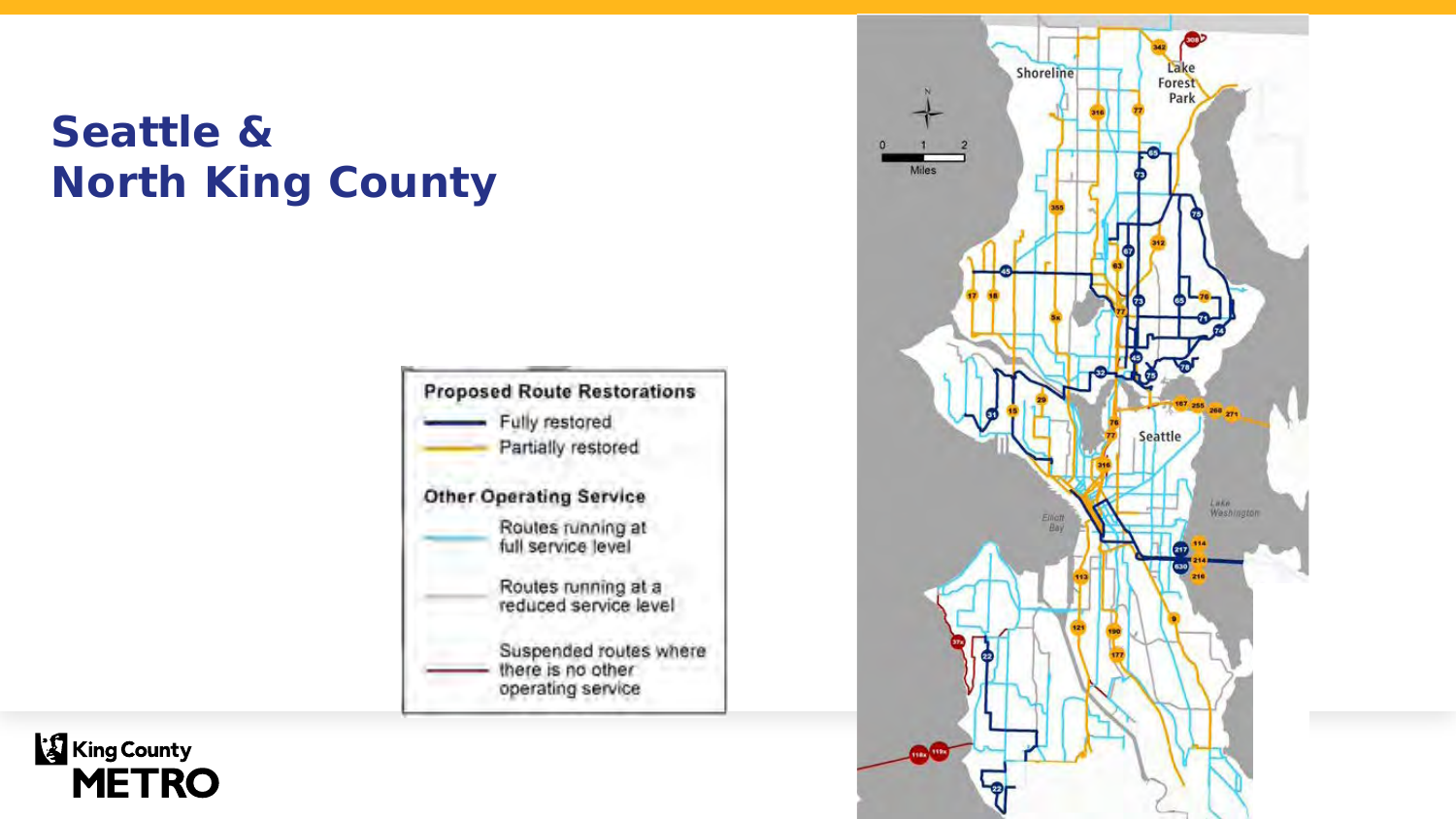# **North Link Connections: Restorations & Suspensions**

- All-day routes in North Link network will operate with full service
- Peak-only routes will operate with partial service

**& King County** 

**METRO**